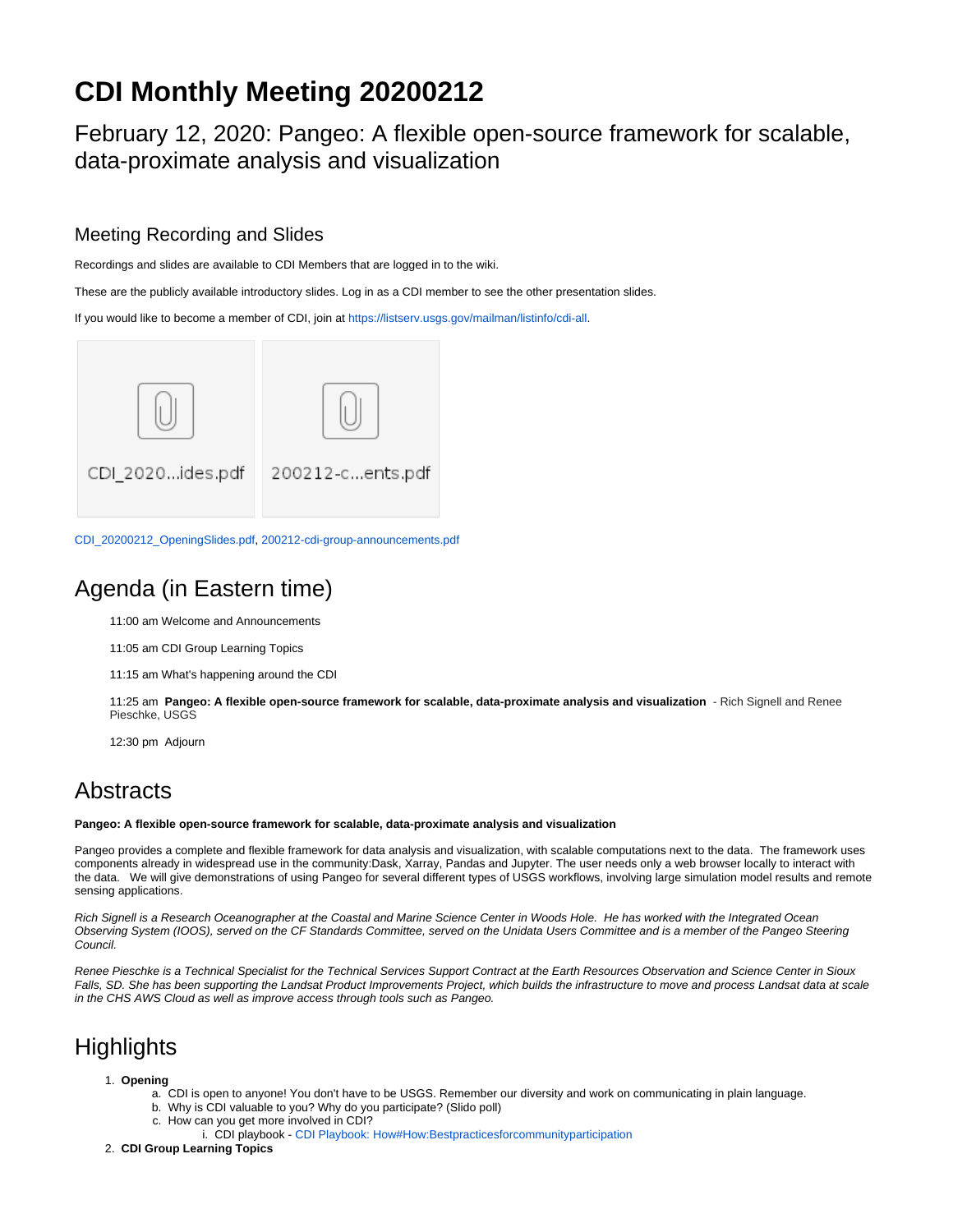- **a.** Set a goal > Gather a group > Make a deadline > Share your progress
- **b.** Group learning goal 1
- i. Usability resource reviews from the Usability [wiki page](https://my.usgs.gov/confluence/display/cdi/Usability+Reviews+-+FY2020).
- c. Group learning goal 2
	- i. [NetCDF how and why?](https://www.youtube.com/watch?v=7YYTXa4qyfo)
- d. Look for future email/wiki page to participate in these or propose your own.

### 3. **Group Announcements**

- a. \*\*Leslie missed this slide on the call\*\* ICEMM (Interagency Collaborative for Environmental Modeling and Monitoring) group. contact [pgl](mailto:pglynn@usgs.gov.) [ynn@usgs.gov.](mailto:pglynn@usgs.gov.) Annual ICEMM meeting March 17-18, 2020 in Reston, VA. Theme: integrated modeling, monitoring, and working with nature. [Agenda posted on the group wiki page](https://my.usgs.gov/confluence/x/0K5tI).
- b. Semantic Web working group discussion of a journal article inspired research on semantic web basics (DataONE webinar, books, and websites). Talk with Sky Bristol on this topic will be rescheduled.
- c. Data Management working group Presentation on Monday with Claire from the Science Gateways Community Institute. Created sample value propositions on the value of CDI to data management.
- d. Software development cluster January talked about software policies you should know. This month, demo of APIs and swagger.
- e. Usability group Usability alternates between town hall meetings and resource review postings. Even month = town hall; odd month = resource review. Topic for this month is choosing usability techniques. This topic is inspired by questions and posts by usability group members.
- f. Risk January meeting, Sophie discussed applying usability to a web-tool, and stakeholder interviews for the DOI RISK project. Received 29 proposals to RFP. Anticipating announcing rewards by end of the month.
	- i. February 20th kickoff for training in Human-Centered Design and Inclusive Problem Solving.
- g. Open Innovation
	- i. Next monthly meeting February 26th. Sharee Watson will talk about three different new scientific projects she's working on in Hawaii. Update on USGS Open Innovation Strategy. Demo of collaboration tools & resources to share/edit, with a team of 3 teams - guidance, policy, and catalog & toolkit.
- h. Tech Stack working group meeting tomorrow, February 13th.
- 4. **Pangeo: A flexible open-source framework for scalable, data-proximate analysis and visualization**
	- a. Pangeo framework is funded by EarthMAP situational awareness driven by sensors & models.
		- **b.** New form of model data analysis nothing installed locally, working on the cloud.
		- c. Pangeo is an open community of people trying to build software for science that is community-driven, flexible, and collaborative. Slowly
		- building out set of tools with a common philosophy. GitHub contains all Pangeo-related files.
		- d. i. 1. <http://support.chs.usgs.gov/>
			- **a.** Click Request New Service
			- **b.** Click "I am interested in using Pangeo."
			- c. Test notebooks available here:
				- i. <https://code.chs.usgs.gov/earthmap/notebooks>

### Q&A

- 1. Two way tight coupled atmosphere-Ocean? ie. feedback and convergence at every timestep? a. Every few minutes, there is a chance for some elements to affect others.
- 2. Where can I go to learn more about EarthMAP?
	- a. [USGS Director's Science Planning Strategy \(EarthMap!\)](https://my.usgs.gov/confluence/pages/viewpage.action?pageId=635125463)
		- **b.** More information rolling out in March
		- c. The CHS Help Center article for Pangeo is located at this link<https://support.chs.usgs.gov/x/OwA1Ag>
- 3. Why do you think that the Pangeo instance of community-driven software has been successful? Isn't it hard to get contributors usually? a. Ryan Abernathy has championed Pangeo. Started with big ideas and goals, got government people and commercial people on board
- from the beginning. Approachable and open. Not developing something to try and sell.
- 4. I've heard that you can use Pangeo even if you don't work with big data is that true? why? how? a. If you're interested in machine-learning, or using Google Earch engine, Pangeo provides a cloud-agnostic way of doing the same kinds
	- of workflows.
- 5. you mentioned costs are free for moving data within region. Who do we talk to about that type of issue?
	- a. Reach out to CHS. report.chs.ugs.gov request support
	- b. EROS will be developing some help documentation for accessing Landsat as we start publicizing data availability from USGS
- 6. Is there a good start up guide to Pangeo for Matlab users who're interested in transitioning to some of these python tools? a. Most Matlab users find the Python language structure fairly similar/accessible. Of course the vocab is different, which is tough. There are some sites that try to help: <https://realpython.com/matlab-vs-python/>
- 7. Or even better, can these tools be tapped through using Matlab commands via Jupyter notebooks?
- a. Octave, the free version (and reduced functionality version) of Matlab can work with Jupyter. We would have to enable that capability on pangeo.chs.usgs.gov if there was sufficient interest.
- 8. What is level 1 vs level 2 processing?
	- a. For Landsat, a Level-1 product is a top of atmosphere product, where a Level-2 will apply atmospheric corrections to get closer to surface reflectance for better scientific analysis. For more information on Landsat Collections and Levels, see the [Landsat Missions](https://www.usgs.gov/land-resources/nli/landsat/landsat-collections)  [Website](https://www.usgs.gov/land-resources/nli/landsat/landsat-collections).
- 9. When is the next Pangeo crash course/training available?
	- a. Workshop in Flagstaff at the end of <del>February</del> March 10 spaces left. Contact [ianeece@usgs.gov](mailto:ianeece@usgs.gov) for details and to sign up (or get on wait list). Will cover Jupyter, DASK, xarray, cloud-optimized storage formats, remote sensing, machine learning. "Test" session to see how well it works.
	- b. The CHS Help Center article for Pangeo is located at this link<https://support.chs.usgs.gov/x/OwA1Ag>
- 10. What happens when we build on this and in the future the costs get passed down to us? Is somebody tracking the costs that are currently paid to plan 4 this?
	- a. We are tracking costs that Pangeo will generate; cannot distribute costs down to a user. If the current subsidy goes away, we can work with users to see what the cost would be. Will have to be some investment from investigators/users.
- 11. What is a simple explanation of how USGS can use Pangeo?
	- a. A common software environment; you can just log in and start using this without downloading anything. Eliminates problems in replicating software environment. Low barrier of entry to try these tools.
	- b. As ScienceBase moves to a cloud-based platform, that data will be easily accessible through Pangeo.